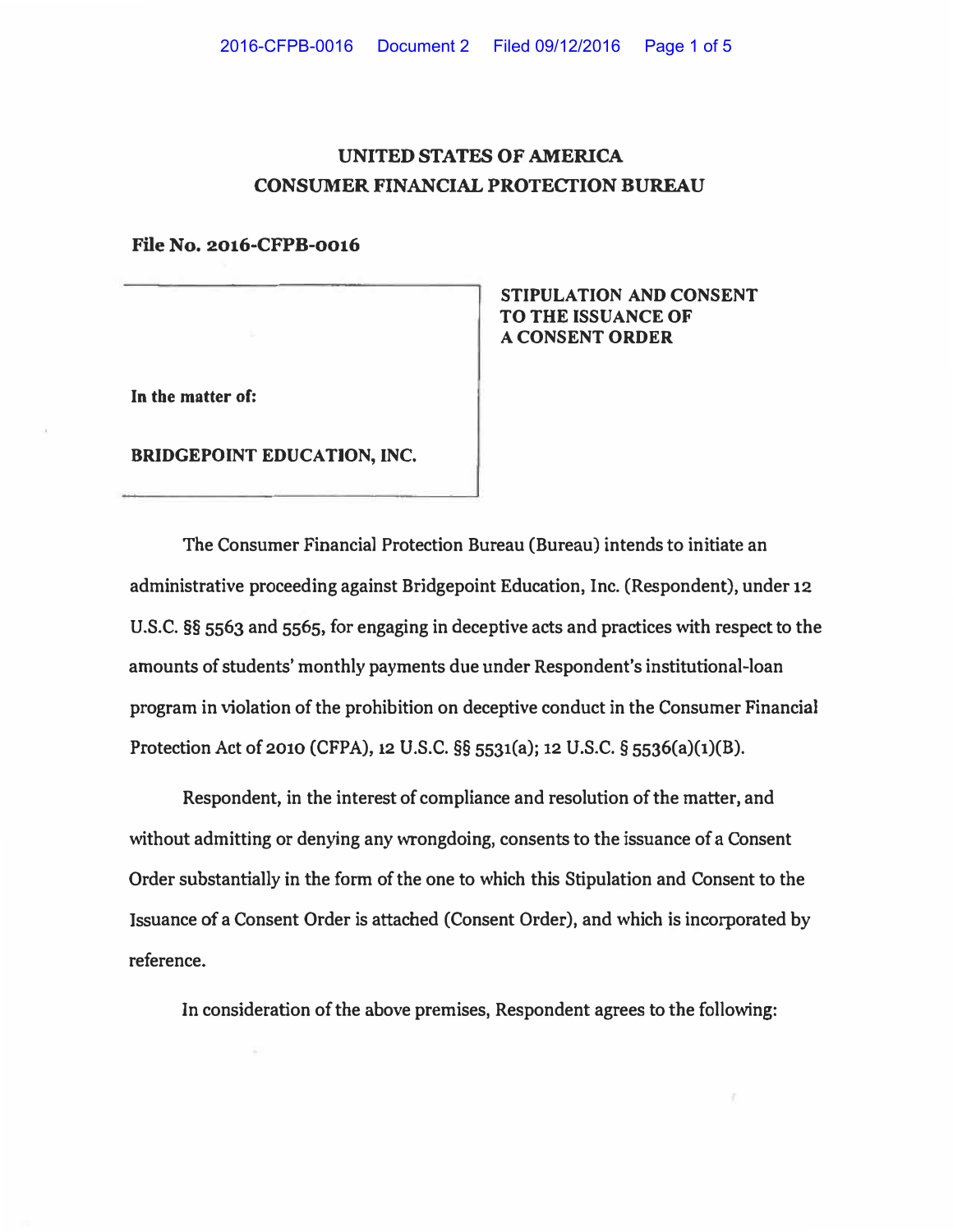## **Jurisdiction**

1. The Bureau has jurisdiction over this matter under sections 1053 and 1055 of the Consumer Financial Protection Act of 2010 (CFPA), 12 U.S.C. §§ 5563, 5565.

## **Consent**

- 2. Respondent agrees to the issuance of the Consent Order, without admitting or denying any of the findings of fact or conclusions of law, except that Respondent admits the facts necessary to establish the Bureau's jurisdiction over Respondent and the subject matter of this action.
- 3. Respondent agrees that the Consent Order will be deemed an "order issued with the consent of the person concerned" under 12 U.S.C.  $\S$  5563(b)(4), and agrees that the Consent Order will become a final order, effective upon issuance, and will be fully enforceable by the Bureau under 12 U.S.C.  $\S$ § 5563(d)(1) and 5565.
- 4. Respondent voluntarily enters into this Stipulation and Consent to the Issuance of a Consent Order.
- 5. The Consent Order resolves only Respondent's potential liability for law violations that the Bureau asserted or might have asserted based on the practices described in Section IV of the Consent Order, to the extent such practices occurred before the Effective Date and the Bureau knows about them as of the Effective Date. Respondent acknowledges that no promise or representation has been made by the Bureau or any employee, agent, or representative of the Bureau, about any liability outside of this action that may have arisen or may arise from the facts underlying this action or immunity from any such liability.
- 6. Respondent agrees that the facts described in Section IV of the Consent Order will be taken as true and be given collateral estoppel effect, without further proof,

2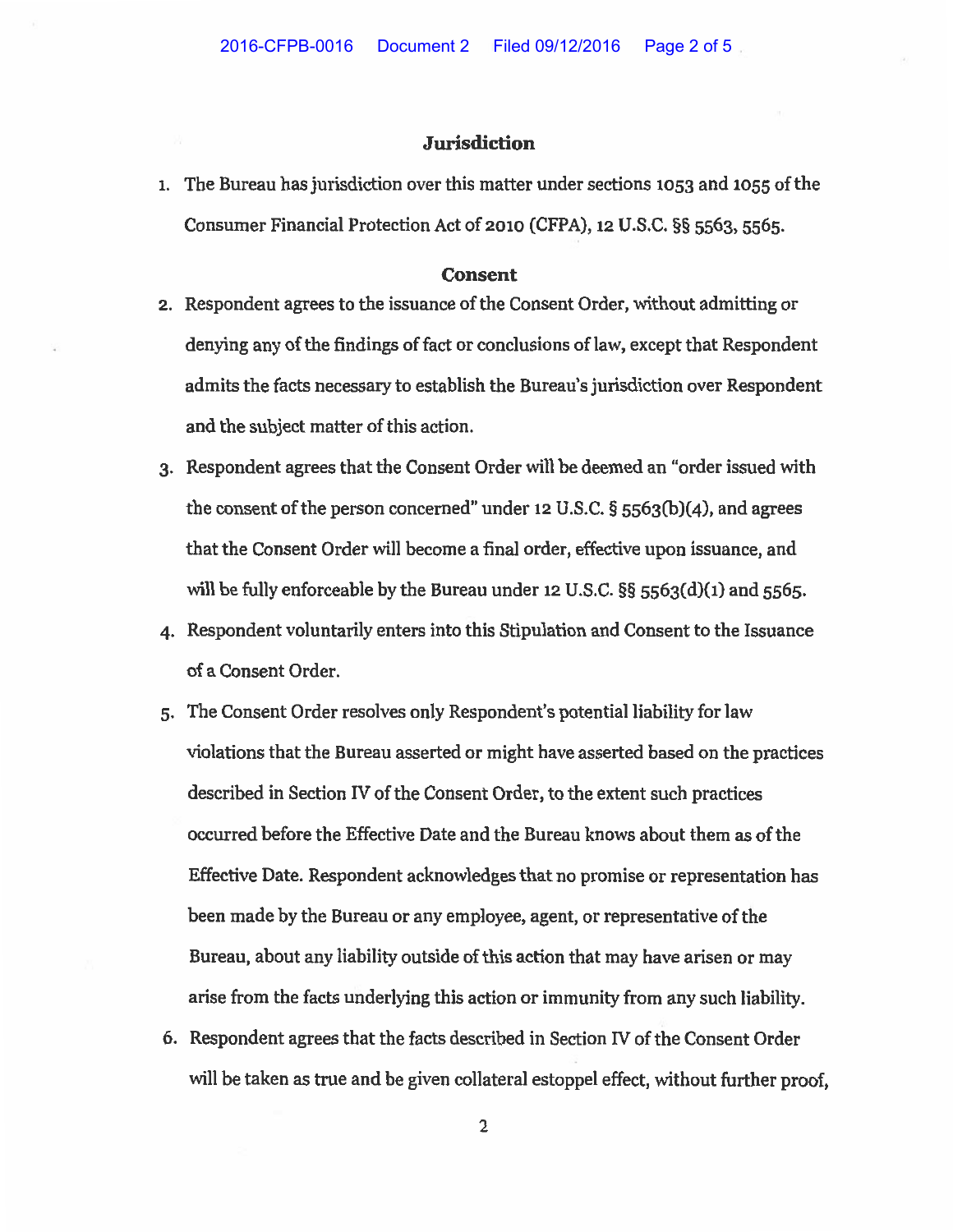in any proceeding before the Bureau to enforce the Consent Order, or in any subsequent civil litigation by the Bureau to enforce the Consent Order or its rights to any payment or monetary judgment under the Consent Order, such as a non-dischargeability complaint in any bankruptcy case.

- 7. The terms and provisions of this Stipulation and the Consent Order will be binding upon, and inure to the benefit of, the parties hereto and their successors in interest.
- 8. Respondent agrees that the Bureau may present the Consent Order to the Bureau Director for signature and entry without further notice.

## **Waivers**

- 9. Respondent, by consenting to this Stipulation, waives:
	- a. Any right to service of the Consent Order, and agrees that issuance of the Consent Order will constitute notice to the Respondent of its terms and conditions;
	- b. Any objection to the jurisdiction of the Bureau, including, without limitation, under section 1053 of the CFPA, 12 U.S.C. § 5563;
	- c. The rights to all hearings under the statutory provisions under which the proceeding is to be or has been instituted; the filing of proposed findings of fact and conclusions of law; proceedings before, and a recommended decision by, a hearing officer; all post-hearing procedures; and any other procedural right available under section 1053 of the CFPA, 12 U.S.C. § 5563, or 12 CFR Part 1081;
	- d. The right to seek any administrative or judicial review of the Consent Order;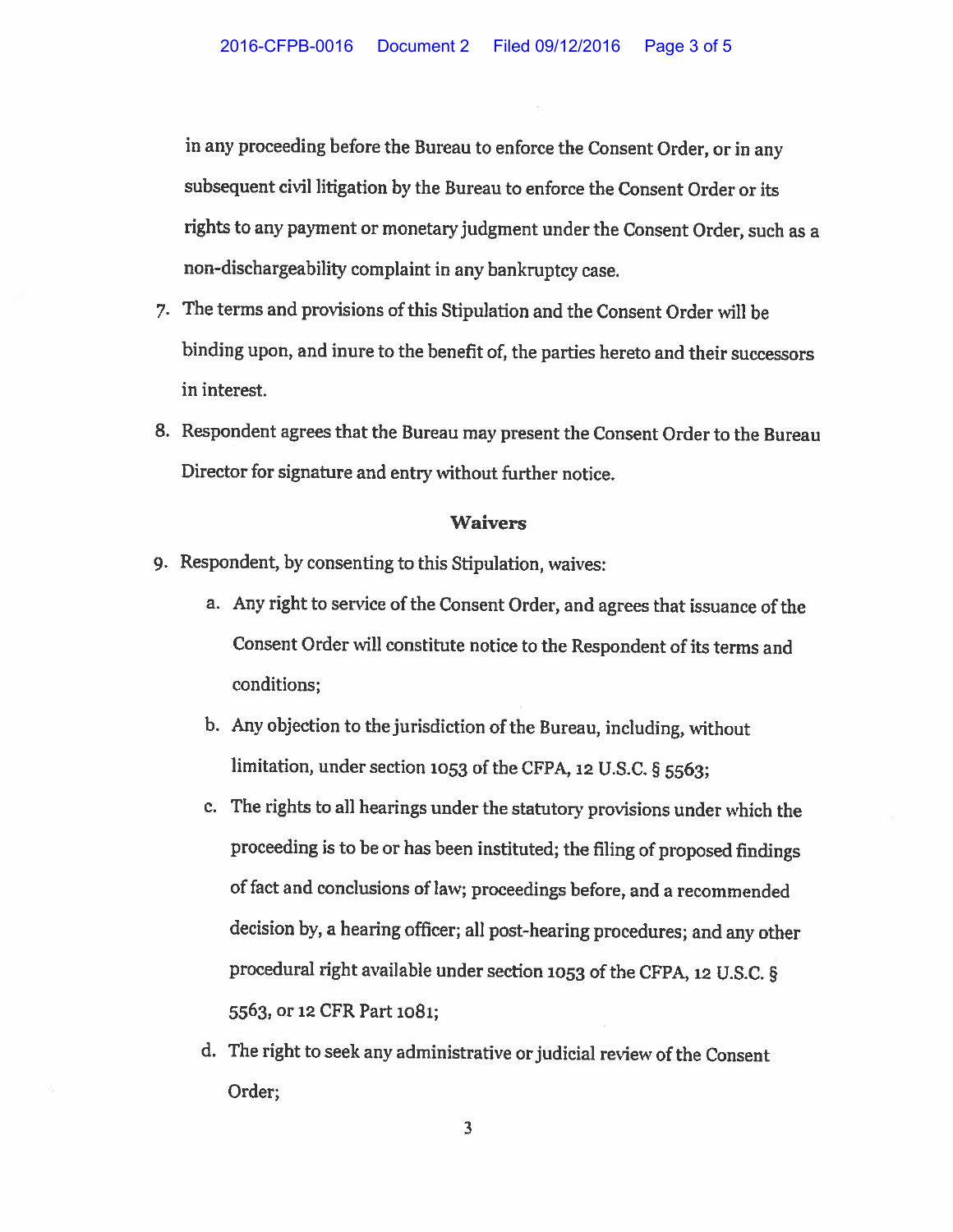- e. Any claim for fees, costs or expenses against the Bureau, or any of its agents or employees, and any other governmental entity, related in any way to this enforcement matter or the Consent Order, whether arising under common law or under the terms of any statute, including, but not limited to the Equal Access to Justice Act and the Small Business Regulatory Enforcement Fairness Act of 1996; for these purposes, Respondent agrees that Respondent is not the prevailing party in this action because the parties have reached a good faith settlement;
- f. Any other right to challenge or contest the validity of the Consent Order;
- g. Such provisions of the Bureau's rules or other requirements of law as may be construed to prevent any Bureau employee from participating in the preparation of, or advising the Director as to, any order, opinion, finding of fact, or conclusion of law to be entered in connection with this Stipulation or the Consent Order; and
- h. Any right to claim bias or prejudgment by the Director based on the consideration of or discussions concerning settlement of all or any part of the proceeding.

BRIDGEPOINT EDUCATION, INC. BY:

Bridgepoint Education, Inc.

Date